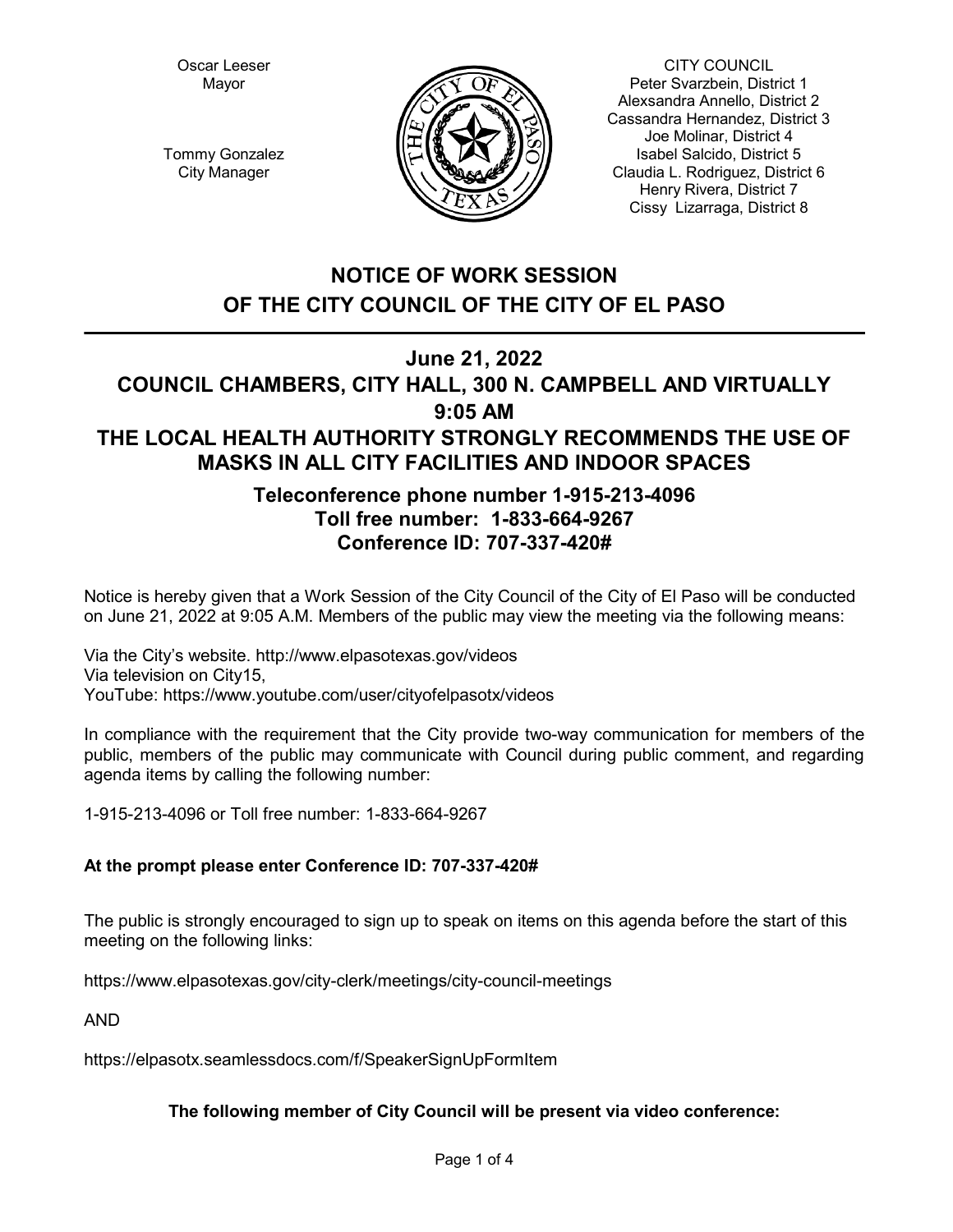## **Representative Peter Svarzbein**

## **A quorum of City Council must participate in the meeting.**

## **AGENDA**

**1.** Discussion and action on a Resolution calling for additional school safety measures to protect schools from violence through additional funding for training, hiring retired military or law enforcement officers, and calling for minimum safety standards and protocols for all Texas schools in response to the Uvalde, Texas school shooting.

#### **All Districts**

Members of the City Council, Representative Claudia L. Rodriguez, (915) 212-0006

**2.** Discussion and action on a Resolution that the City Council of the City of El Paso stands in solidarity with the community of Uvalde, strongly urges and advocates for the Texas State Legislature to finally act responsibly to address the mass gun violence issue and prevent the continued horrific acts of violence from occurring in Texas cities, urges the Texas Governor to call for a Special Legislative Session to address gun violence, and directs the City Manager to work with the El Paso State Delegations, El Paso School Districts and other governmental agencies to enhance these efforts.

#### **All Districts**

Members of the City Council, Representative Henry Rivera, (915) 212-0007 Members of the City Council, Representative Cassandra Hernandez, (915) 212-0003 Members of the City Council, Representative Peter Svarzbein, (915) 212-0003

- **3.** Presentation and discussion by the COVID-19 Response and Recovery Cross-Functional Team providing information on key activities, efforts, and processes. **[22-769](http://elpasotexas.legistar.com/gateway.aspx?m=l&id=/matter.aspx?key=7231)**
	- 1. Overview (Tommy Gonzalez)
	- 2. Special Report by Youth Advisory Board Member, recognized with 1st Place at the Business Professionals of America - National Leadership Conference (Jesus Guillermo Perez)
	- 3. City Attorney Overview (Karla Nieman)
		- a) State Disaster Declaration
		- b) Emergency Ordinances
		- c) Greg Abbott, in his official capacity as Governor of Texas v. City of El Paso and Statewide Mask Mandate Litigation
		- d) Additional Updates
	- 4. Team Lead Report:
		- a) Health Focus (Hector Ocaranza, M.D.)
		- b) Data Analysis (David Coronado)

**[22-827](http://elpasotexas.legistar.com/gateway.aspx?m=l&id=/matter.aspx?key=7289)**

**[22-824](http://elpasotexas.legistar.com/gateway.aspx?m=l&id=/matter.aspx?key=7286)**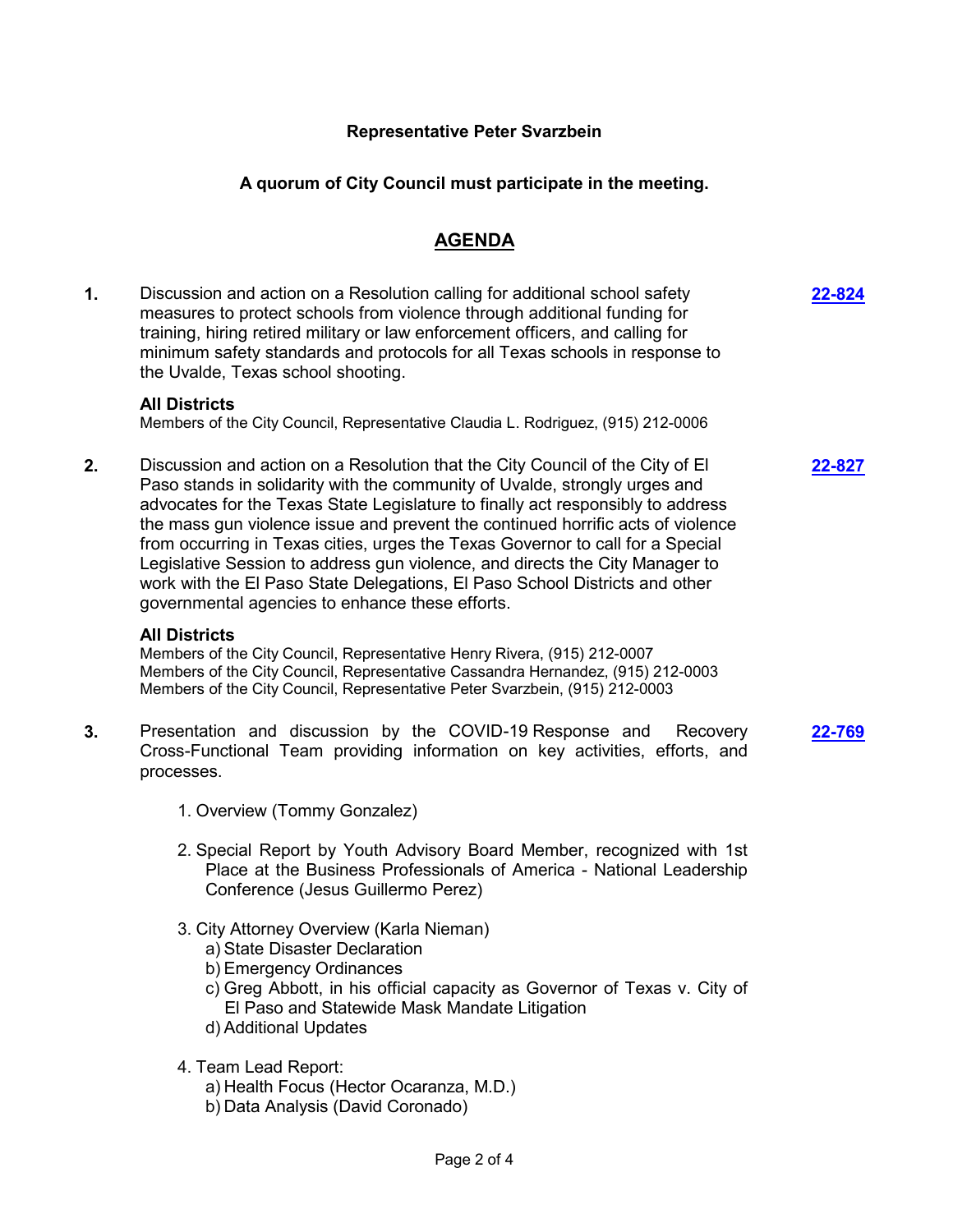|     | 5. City Manager Wrap-up (Tommy Gonzalez)                                                                                                                                                                                                                                                                                                          |               |
|-----|---------------------------------------------------------------------------------------------------------------------------------------------------------------------------------------------------------------------------------------------------------------------------------------------------------------------------------------------------|---------------|
|     | <b>All Districts</b><br>City Manager's Office, Chief Mario D'Agostino, (915) 212-5605                                                                                                                                                                                                                                                             |               |
| 4.  | Discussion and action on an Emergency Ordinance re-enacting Emergency<br>Ordinance No. 019035 extending a Disaster Declaration due to a Public Health<br>Emergency.                                                                                                                                                                               | 22-740        |
|     | <b>All Districts</b><br>City Manager's Office, Chief Mario D'Agostino, (915) 212-5605                                                                                                                                                                                                                                                             |               |
| 5.  | Discussion and action on an Emergency Ordinance re-enacting Emergency<br>Ordinance No. 019036 instituting emergency measures, as re-enacted, restated<br>and amended by Emergency Ordinance no. 019151; and further re-enacted and<br>amended by Emergency Ordinance nos. 019156, 019169, 019191 and 019284;<br>penalty as provided in section 8. | 22-741        |
|     | <b>All Districts</b><br>City Manager's Office, Chief Mario D'Agostino, (915) 212-5605                                                                                                                                                                                                                                                             |               |
| 6.  | Discussion and action on an Emergency Ordinance re-enacting Emergency<br>Ordinance No. 019241; allowing temporary uses on the public right of way and<br>private property by suspending various City ordinances; Penalty as provided in<br>Section 6.                                                                                             | <u>22-759</u> |
|     | <b>All Districts</b><br>Capital Improvement Department, Sam Rodriguez, (915) 212-0065                                                                                                                                                                                                                                                             |               |
| 7.  | Discussion and action on an Emergency Ordinance re-enactment authorizing<br>the City Manager to assign personnel and resources to assist in addressing the<br>humanitarian and public safety crisis resulting from mass migration through El<br>Paso.                                                                                             | 22-792        |
|     | <b>All Districts</b><br>City Manager's Office, Chief Mario D'Agostino, (915) 212-5605                                                                                                                                                                                                                                                             |               |
| 8.  | Presentation and discussion by the Youth Advisory Board providing an update<br>on their strategic planning document.                                                                                                                                                                                                                              | 22-777        |
|     | <b>All Districts</b><br>City Manager's Office, K. Nicole Cote, (915) 212-1092                                                                                                                                                                                                                                                                     |               |
| 9.  | Presentation, discussion and action on the FY 2023 preliminary Budget<br>Overview.                                                                                                                                                                                                                                                                | <u>22-765</u> |
|     | <b>All Districts</b><br>City Clerk's Office, K. Nicole Cote, (915) 212-1092                                                                                                                                                                                                                                                                       |               |
| 10. | International Bridges Department Management Update.                                                                                                                                                                                                                                                                                               | 22-778        |
|     | <b>All Districts</b><br>International Bridges, David Coronado, (915) 212-7505                                                                                                                                                                                                                                                                     |               |